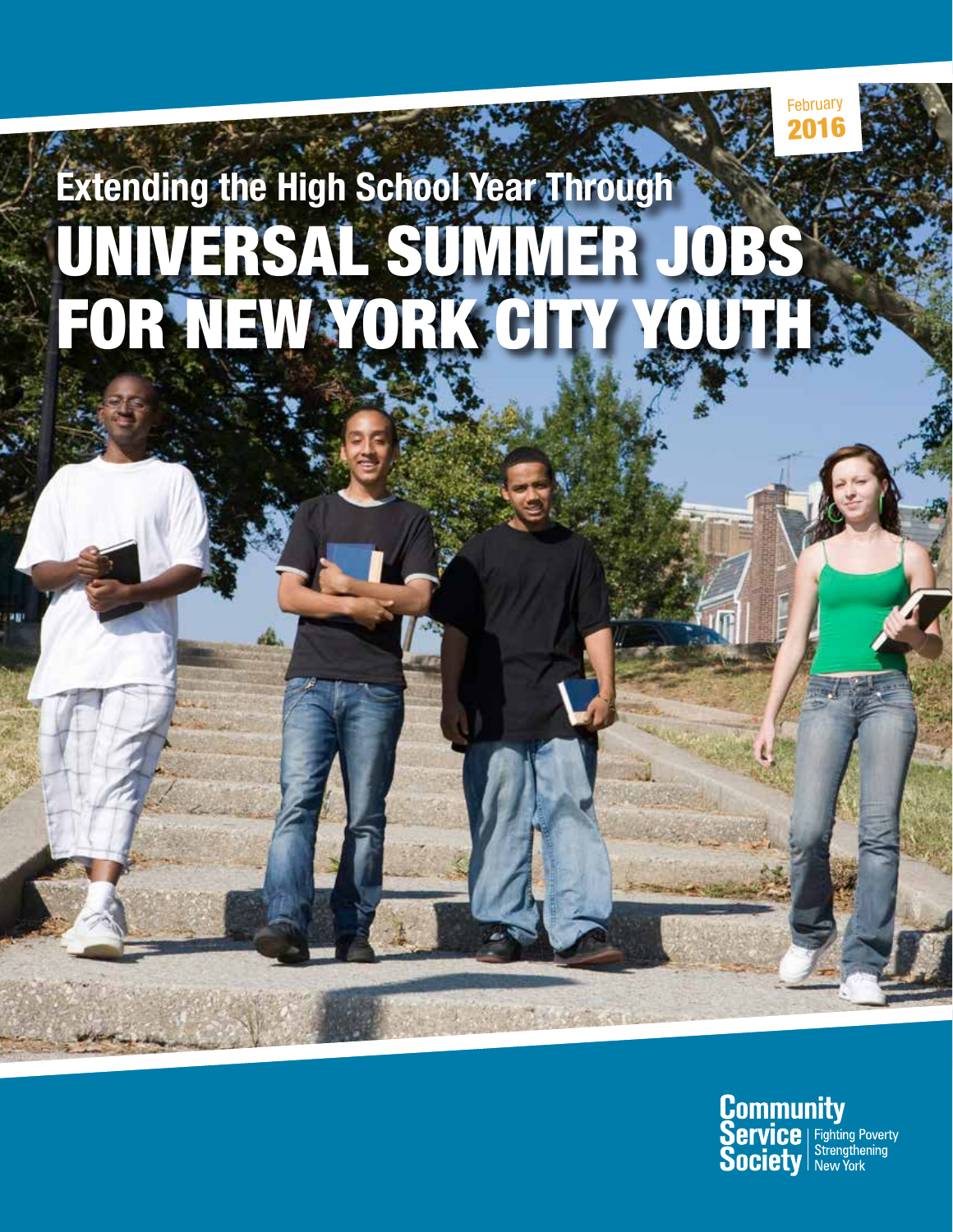# **EXTENDING THE HIGH SCHOOL YEAR THROUGH UNIVERSAL SUMMER JOBS FOR NEW YORK CITY YOUTH**

# **A PROPOSAL FOR A NEW NYC PAID SUMMER INTERNSHIP PROGRAM**

By Lazar Treschan



**The Community Service Society of New York** (CSS) is an informed, independent, and unwavering voice for positive action representing low-income New Yorkers. CSS addresses the root causes of economic disparity through research, advocacy, and innovative program models that strengthen and benefit all New Yorkers.

**David R. Jones**, Esq., President & CEO

**Steven L. Krause**, Executive Vice President & COO

#### **About the Author**

**Lazar Treschan** is the Director of Youth Policy at the Community Service Society, where he conducts research and advocacy to raise awareness about and develop policy solutions for young people struggling to succeed in New York City. His recent publications include studies of career and technical education (CTE), enrollment trends at the City University of New

York, and New York's high school equivalency system. He is an adjunct faculty member at Brooklyn College and The New School. A native New Yorker, he has a Masters in Public Policy from Harvard University.

**Community**<br>Service | Fighting Poverty<br>Society | Strengthening

Inside cover and back photo: Tom Bastin Copyright © 2016 by the Community Service Society of New York. All rights reserved Cover : iStock © ericsphotography

633 Third Ave, 10th FL New York, NY 10017 ph 212.254.8900 www.cssny.org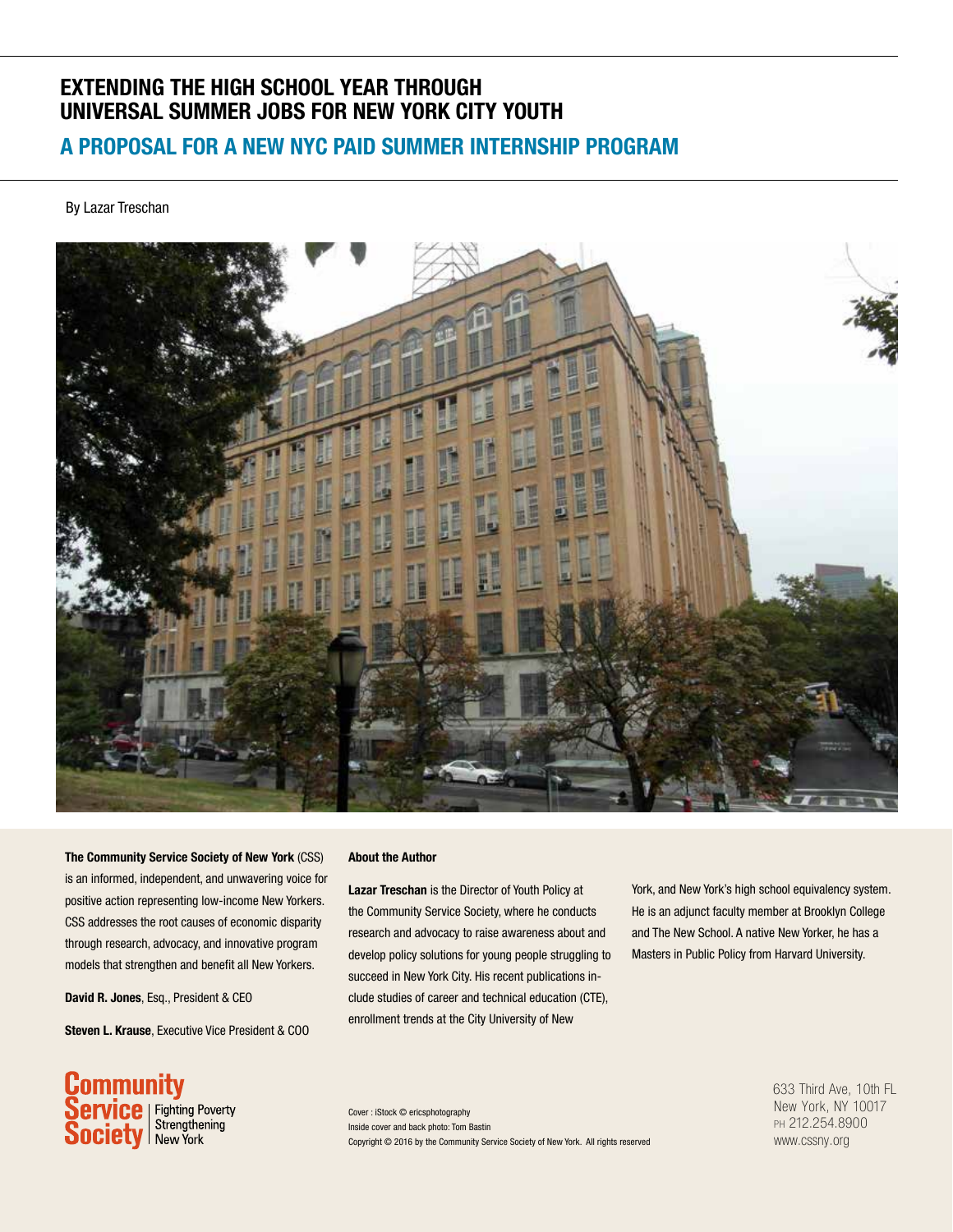## **Introduction**

An increasing body of evidence supports the need to connect academic work in high school to career development experiences. Contextualized education provides relevance for students, keeping them engaged and on track to graduate. At the same time, these opportunities help students build skills for future workplace success, and spark curiosity for advanced study toward specific careers in college. In New York City, a growing number of Career and Technical Education (CTE) high schools have shown to improve graduation rates and college readiness, particularly among young people with the traditionally highest barriers to success in those areas.**<sup>1</sup>**

In 2015, over 110,000 young people in New York City sought jobs through the city's Summer Youth Employment Program (SYEP).<sup>2</sup> Rigorous evaluation has found that participation in SYEP has been linked to a variety of academic and other benefits.**<sup>3</sup>** Yet although the program served more youth than ever before this year, half of applicants were turned away empty handed. Those that were lucky enough to win the lottery for program slots, despite gaining experience and earning money, will see no formal connection between these summer job experiences and their year-round schooling, nor are they ensured of an opportunity to continue or grow in those jobs next summer.

Young people's chances of finding work in today's New York City labor market remain low, despite an increasing consensus about the value of employment and careerrelated education during the teenage years. SYEP is the largest public sector workforce development program for young people in the country, helping to fill that need. But the program remains at the mercy of annual budget negotiations between City Hall and the City Council, with its service levels often in doubt until just days before the program begins. The short notice with which most slots are funded leaves program providers, job sites, and potential participants scrambling, and significantly diminishes the quality of the program. New York City's youth, as well as the dozens of community-based organizations who administer the program for minimal reimbursement, deserve better.

Although a high percentage of program slots are still funded at the last minute, the current mayoral administration and City Council have recognized both these imperatives, and have invested in SYEP more than ever before. But we still have an important chance to connect the need for deeper career-related connections in our schools, and better opportunities for teenagers in the summer. We propose that New York City end the annual budget dance over summer job slots, and improve upon SYEP with a baselined, universal initiative aimed at enhancing the education and career development of all high school students in New York City. This document proposes a new **NYC Paid Summer Internship Program.**

**In 2015, over 110,000 young people in New York City sought jobs through the city's Summer Youth Employment Program (SYEP). Half of applicants were turned away empty handed.**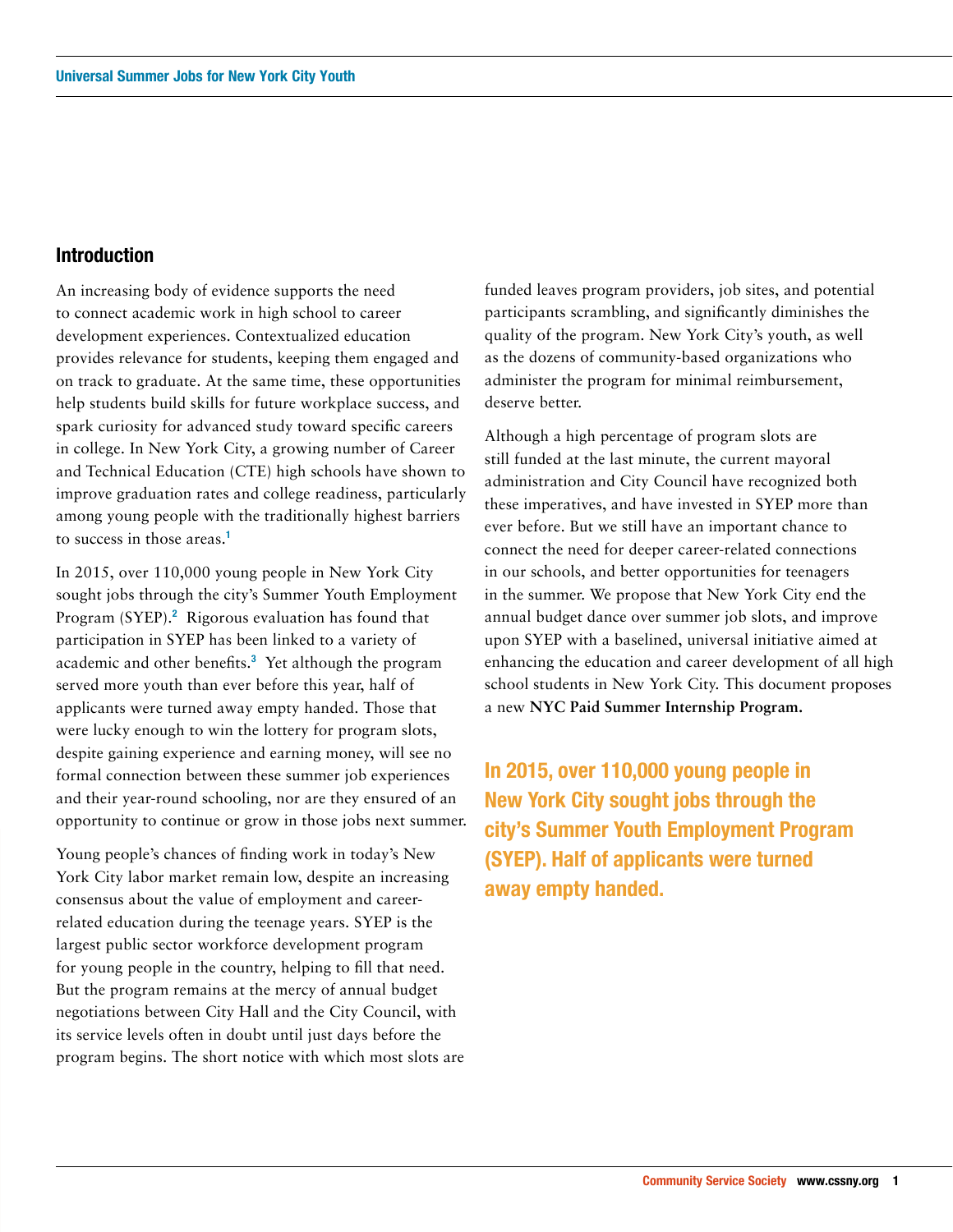# **Proposal Overview**

- The guaranteed offer of a paid summer job to all NYC high school students, as they complete grades 9–12, through a rebranded NYC Summer Internship Program. We estimate that this will require approximately 100,000 program slots. The City would continue serving older youth in a separate, 10,000-slot program, which would be better targeted at older, out-of-school young adults.
- Students would be matched to summer jobs through their school, which would assist to place them in experiences that match their skills, interests, and stage of development.
- The Department of Youth and Community Development (DYCD) could continue to administer the program to community-based organizations (CBOs), who would have deeper connections to high schools than in the current model.
- CBOs would receive contracts that would have them serve all the youth at a specific school, as is currently the case with Beacon School and Learning to Work programs. Under this scenario, schools could receive the support of an on-site summer program coordinator, staffed by the CBO contractor, allowing for much stronger connections between the students' summer and year-round experiences.
- The initiative would essentially consist of an optional additional seven weeks of programming for all high school students. Students who need to attend summer school would be accommodated to do so, while still participating in the program.

## **How to pilot this proposal**

- Identify 20 public high schools to serve as demonstration sites
- Offer contracts to CBOs to partner with each school as their summer internship partner
- Every student at each high school would be offered a paid summer internship
- Students completing each grade would receive unique programmatic services, as outlined in this proposal
- Identify a group of matching comparison schools to serve as control groups for purposes of research and evaluation
- Use new or existing SYEP funds
- Study the impacts of program participation on students and schools for a five-year period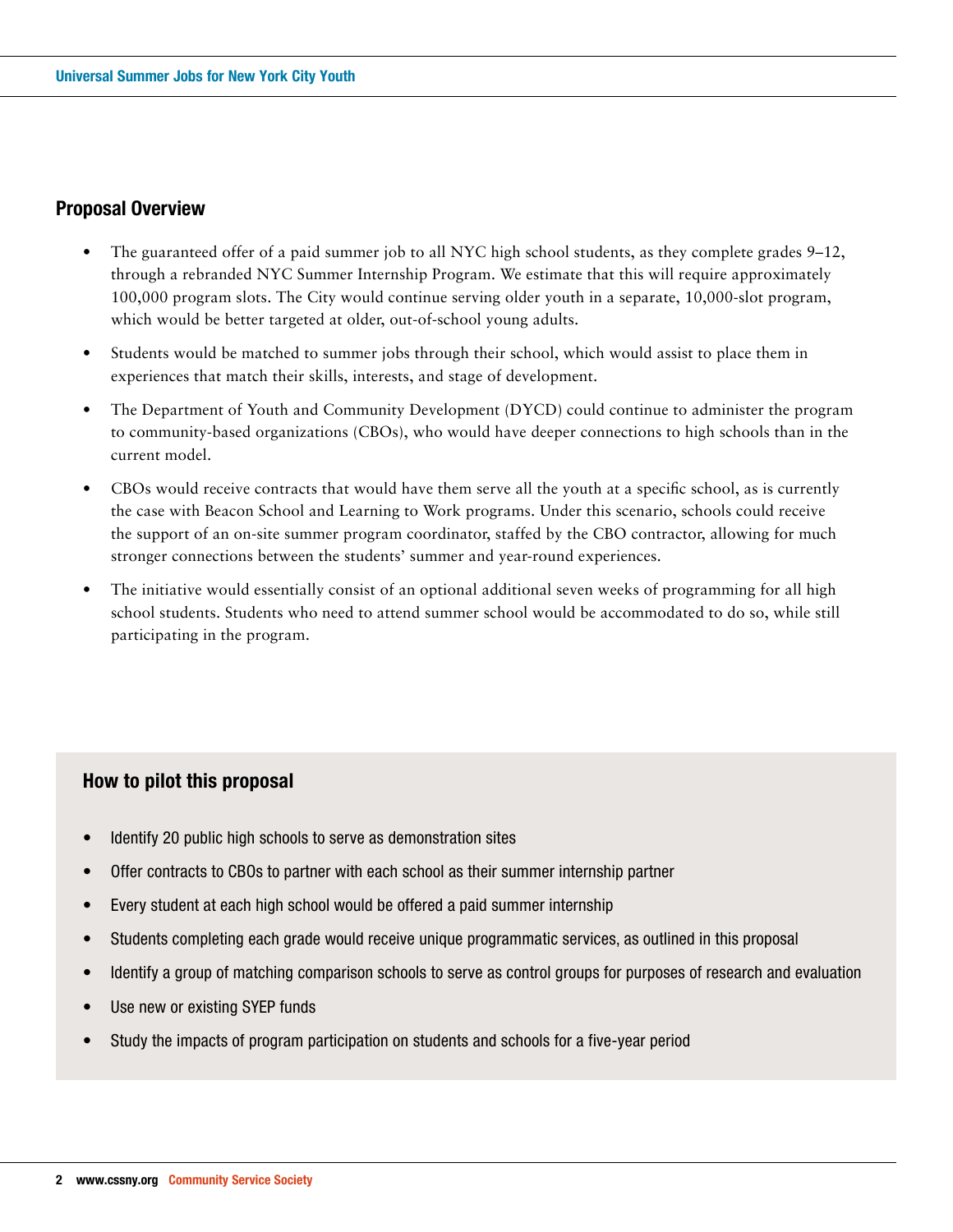## **This Proposal**

- 1. The current Summer Youth Employment Program (SYEP): strengths and weaknesses
- 2. The case for a major expansion: a universal program offered to all high school students
- 3. Challenges and opportunities

## **1. The Current SYEP: Strengths and Weaknesses**

### **SYEP benefits tens of thousands of NYC youth every year**

Through the Summer Youth Employment Program (SYEP), New York City provides subsidized jobs to tens of thousands of young people in New York City each year. Administered by the NYC Department of Youth and Community Development (DYCD), SYEP is an important New York City institution, having served generations of New Yorkers, many of whom have become cultural icons, business leaders, and prominent public figures. For parents, SYEP ensures a safe and valuable summer experience for older children. For participants themselves, particularly given the weak labor market for younger workers, the program offers valuable formative work experience and a chance to earn their own wages. For the organizations that serve as work sites, SYEP provides staff capacity for a range of important programs that serve the public good, including summer camps, community-based nonprofits, hospitals, and museums.

There is a substantial body of research showing the benefits of youth employment. Studies find that employment as an adolescent contributes to higher earnings as an adult and over the lifetime; develops non-cognitive skills such as time management and determination; and may even contribute to decreased crime as students spend more time in structured, supervised activities.**<sup>4</sup>** Recent rigorous evaluation of SYEP itself has shown participant benefits including increased subsequent school attendance, improved Regents exam passage rates, and decreased likelihood of incarceration and mortality.**<sup>5</sup>** SYEP has yet to show employment and earnings benefits in the long term, suggesting the potential need for program enhancement toward those outcomes. Another valuable program benefit is in the financial education it provides to students: participants are paid via debit cards, and introduced to a range of banking-related concepts.

Another interesting note about SYEP is that it traditionally serves a high share of female youth. In recent years, program participation has been around 57 percent female, despite the fact that many of the city's other self-selected workforce development programs skew toward young males, including CTE high schools—in the 2014–15 school year, just 40 percent of CTE students were girls.**<sup>6</sup>**

This summer, nearly 55,000 youth participated in SYEP, which lasts six weeks, beginning at the start of June, for 25 hours per week. Most youth spend five hours per day placed at a job site (14–15 year olds receive one day per week of an educational program administered by community-based organizations that operate SYEP contracts). Young people between the ages of 14 through 24 are eligible to apply for the program, and slots are awarded by a lottery. Over 110,000 youth applied for the 55,000 available slots this past summer.**<sup>7</sup>**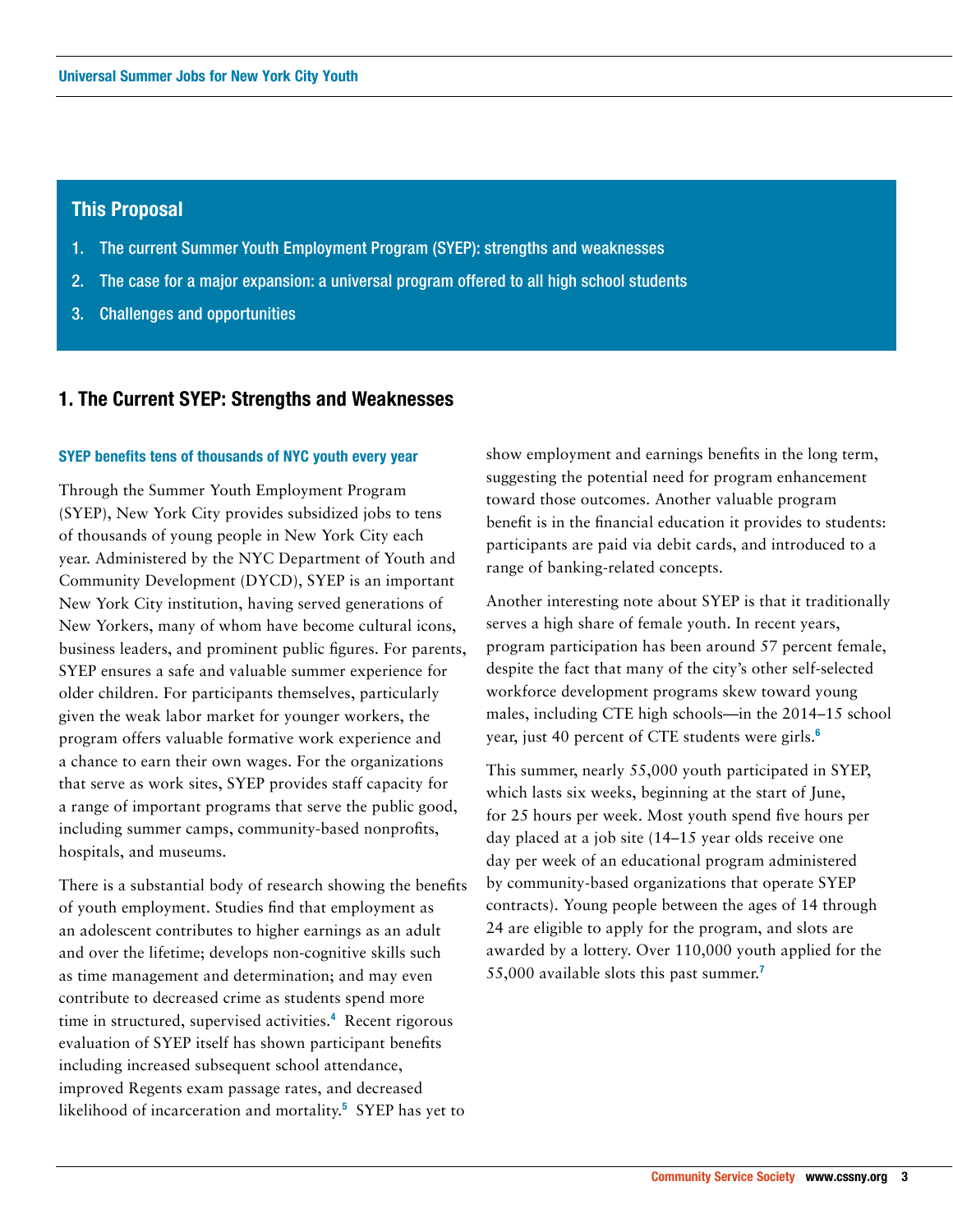## **Annual funding uncertainty has led to program dilution**

Despite its strengths, SYEP has suffered significant dilution in recent years, owing in large part to annual funding uncertainty. Virtually all of its program components have been weakened in the desire to keep the number of participants as high as possible while the program's funding has been inconsistent. SYEP service levels expanded greatly in the 1990s, when federal funds, largely in response to riots in the summer of 1992, poured into the program. In 2000, the last year of specifically targeted federal funding for SYEP, New York City received \$44 million from the federal government, contributed \$8 million on its own, and served over 50,000 young people between the ages of 14 through 21.

Without summer-specific federal funding after 2000, the program has annually resided on shaky ground, with the city requesting and cobbling together money from the state and its own sources. The 2009–10 recession dealt another blow to local and state SYEP funding, which the city made up for by using \$34 million in one-time federal stimulus dollars for SYEP, despite protests from advocates who argued that those funds were meant to target more intensive employment programming outlined in the American Reinvestment and Recovery Act (ARRA). Use of stimulus money required the program to widen its age eligibility to age 24. Traditionally a program for high school students, SYEP began serving more older and out-of-school youth. Advocates argued that these youth were poorly served in the program—that they needed more intensive services, including soft and hard skill job training, and should not be working alongside participants as young as 14 and 15, who were served well by the program's simple, low-cost model (service providers receive only \$350 per participant to run the program).

Once ARRA funds were gone, the program's service levels dropped precipitously. The new mayoral administration and City Council have worked together to increase the city's investment to SYEP dramatically, allowing its numbers to reach 47,000 and 55,000 in 2014 and 2015.

Through the Mayor's Fund for NYC, First Lady Chirlane McCray has also led efforts to increase private sector funding for the program and other youth employment efforts. But SYEP has retained its reduced hours (25) and weeks (six), and expanded its age range, yet remains unable to come close to meeting demand.

The annual SYEP budget dance creates a level of uncertainty that continually hinders the program, despite DYCD's best efforts to rapidly award slots as soon as funding commitments are made. It is difficult for providers to operate a program when they often learn their service level just weeks, if not days, before its start date. Without knowing in advance the number of slots they will be awarded, providers are unable to work with employers to identify quality worksites ahead of time, much less know

# **The annual SYEP budget dance creates a level of uncertainty that continually hinders the program.**

how to staff their own program efforts. As a result, many participants are funneled into summer camp jobs at the last minute, regardless of their interests, since these jobs are the easiest to find and fill. And the late date at which many participants learn of their acceptance into the program often conflicts with other obligations that require time commitments, including summer school. DYCD ends up needing to make offers to nearly 85,000 students, because so many learn of their acceptance just days before the program would begin and have already made other plans.

### **Inability to meet demand**

Demand for SYEP continues to grow. The 2009–10 recession had perhaps its greatest impact on private sector youth employment, which has been slow to recover, leading more youth to seek jobs through the public program than ever before. At the same time, the DYCD's implementation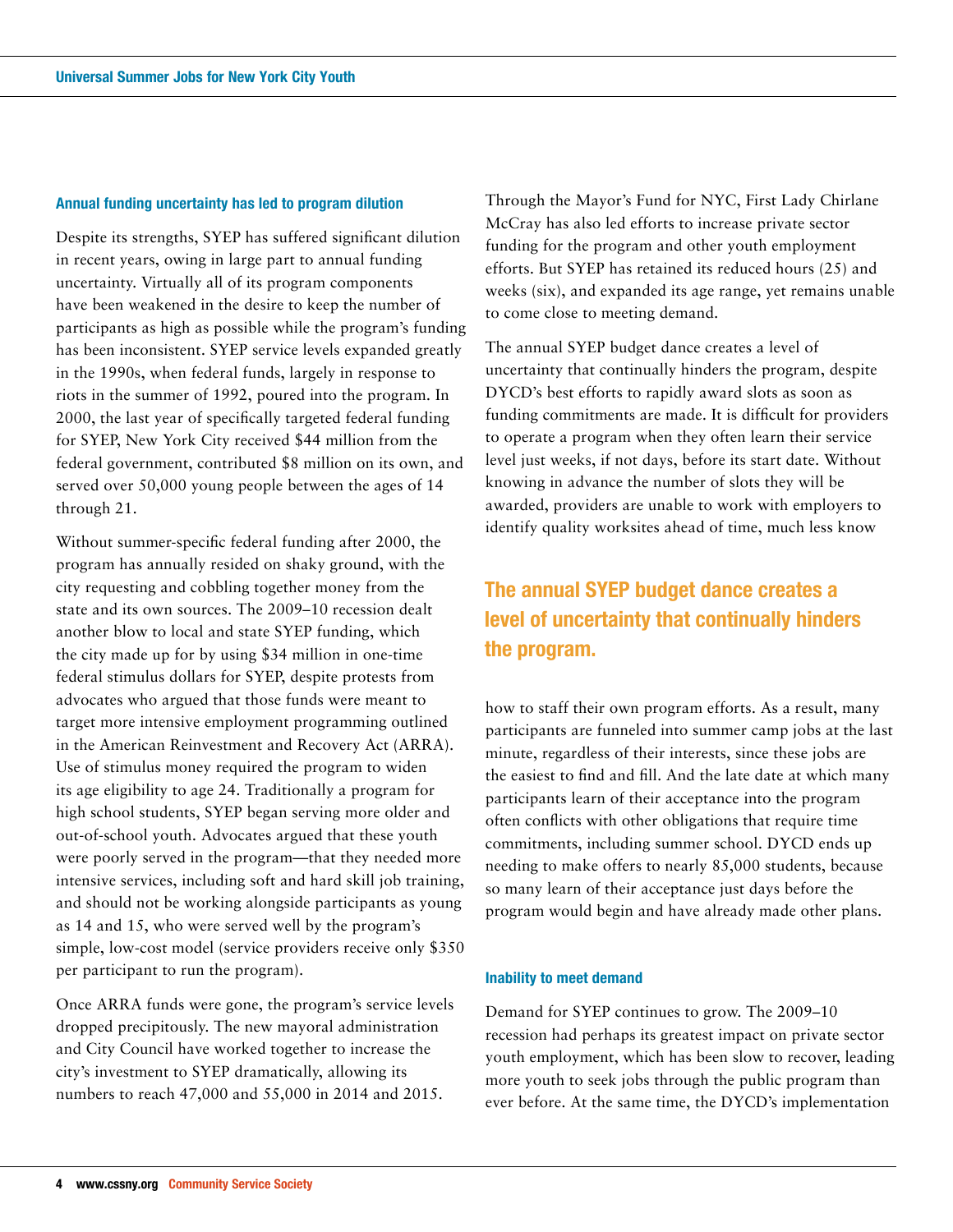of online application for the SYEP has improved access to the program. As a result, recent years have seen over 110,000 applicants per summer. As a result, despite a surge to 55,000 funded slots this summer, the likelihood of winning the SYEP lottery is just 50 percent, as over 55,000 young adults are left idle or seeking other opportunities.

#### **Lack of connection to school or longer-term employment**

Another challenge is that SYEP remains largely disconnected from a young person's experience the rest of the year. There are no mechanisms to relate an SYEP placement to the student's school interests or activities, even if the student is enrolled in a Career and Technical Education (CTE) high school in which they are developing skills in a specific industry, skills which might be put to good practice in the summertime. Nor is there a formal way to connect a young person's successful SYEP placement with the same employer the following year, if they are lucky enough to gain re-entry to the program via the lottery two years in a row (the likelihood of which is only about 25 percent). The small chance of repeating the program squanders the valuable opportunity to build upon previously gained skills and experiences, despite evaluations showing that the SYEP's benefits magnify through repeated participation.**<sup>8</sup>**

#### **Lack of service diversity**

For most of the program's history, all SYEP participants have largely received the same service—placement in a short-term job—with no requirement from the City about age- or stage-appropriateness. A 14-year-old with no job experience and a 21-year-old college graduate could be placed side-by-side in the same job, something that would be unfathomable in a school setting or academic program environment. The most recent RFP from DYCD did call for providers to separate 14- and 15-year-olds from older participants, but there is more work to be done to create program diversity and scaffolded workplace experiences, which would allow a more measured sequencing of job

types. For the most part, an SYEP job is an SYEP job, despite the fact that young people at different stages of their academic, career, and personal development will respond best to different types of experiences. Efforts to improve SYEP will not be realized until the program stands on stronger ground, both in terms of funding and program design.

In sum, while SYEP fills an invaluable role in New York City, there is a clear need to enhance the program, particularly to establish a stable funding source, diversify its service for youth at different ages and stages of their development, and connect the program to each young person's schooling and longer-term employment pathways. **The best way to accomplish all of these goals would be to re-imagine the program as a universally available option for every high school student in New York City.**

**For the most part, an SYEP job is an SYEP job, despite the fact that young people at different stages of their academic, career, and personal development will respond best to different types of experiences.**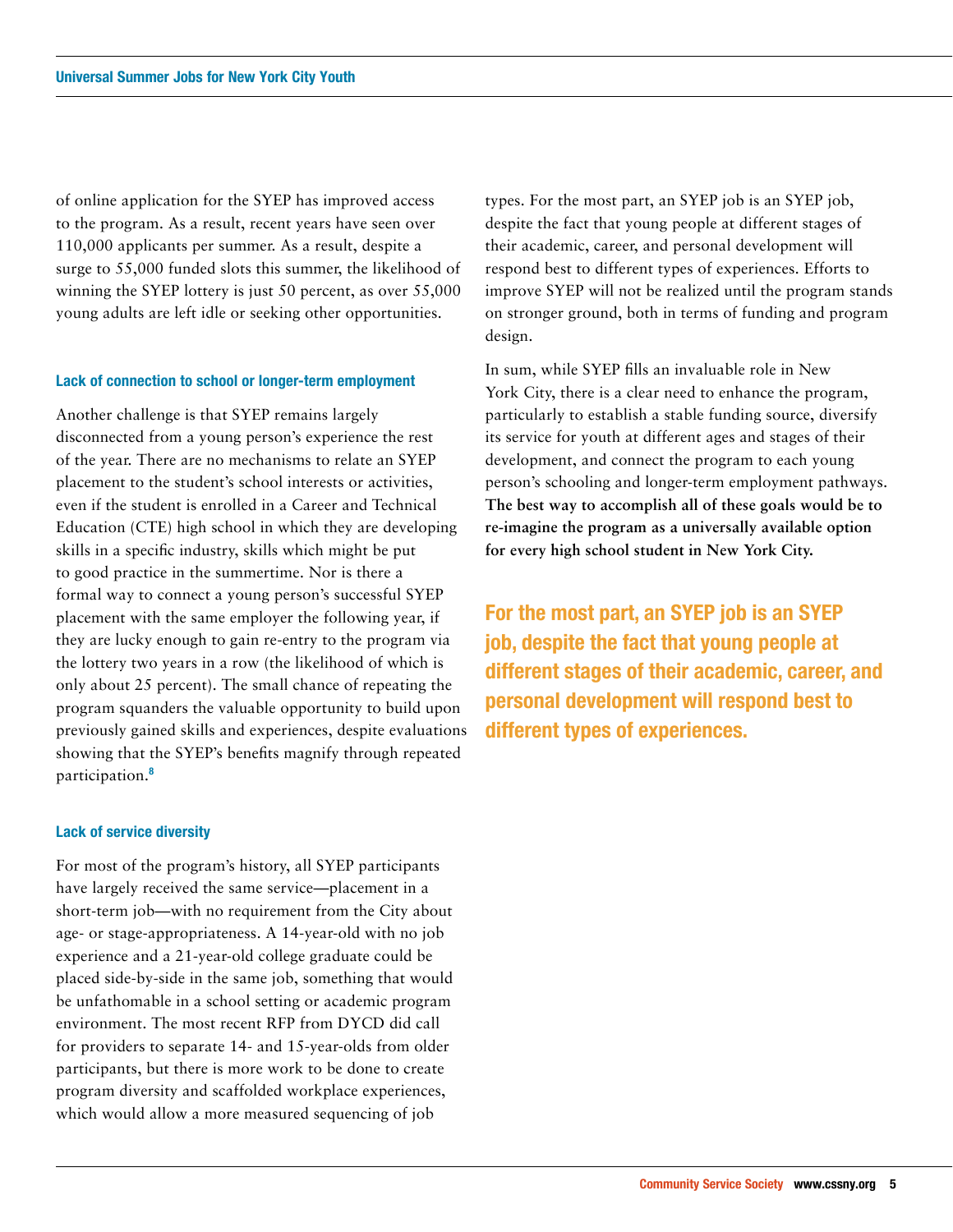# **2. The Case for a Major Expansion to a Universal Program**

Career exposure and development is now widely recognized as a vital component to secondary education, reinforcing the classroom experience. The current administration has made this clear through its increasing support for career and technical education. The next step is ensuring that all youth, even those not enrolled in CTE schools, get these opportunities.

There is a clear case to be made for a significant expansion of New York City's summer jobs program. Youth employment is at historically low levels, despite the fact that the value of early employment is more important than ever. Youth employment decreased significantly during the Great Recession and is yet to rebound. In 2007, 25 percent of 16- to 21-year-olds were working, with 18 percent unemployed (looking for work, but unable to find it). In 2009, at the height of the recession, only 18 percent of 16- to 21-year-olds were working and unemployment rose to 30 percent. The most recent numbers from 2015

show virtually no increase in employment (19 percent) or decrease in unemployment (29 percent).**<sup>9</sup>**

The benefits of summer jobs extend past those related to future employment, for their reduction of summer learning loss. It is increasingly clear that a more contextualized approach to high school education supports academic outcomes. As noted above, rigorous studies of New York City's own program show benefits in attendance and Regents passage that seem in line with the costs of the intervention, not to mention reduced incarceration and mortality rates. Other related research into New York City's incorporation and expansion of careerrelated efforts, specifically through Career and Technical Education (CTE) programs, have shown similarly positive results. Students, particularly black and Latino males, who attend CTE schools graduate at much higher rates than their peers, findings that align with related national research in this area.**<sup>10</sup>** Now more than ever, it is important to make more explicit connections between school and work for high school students.

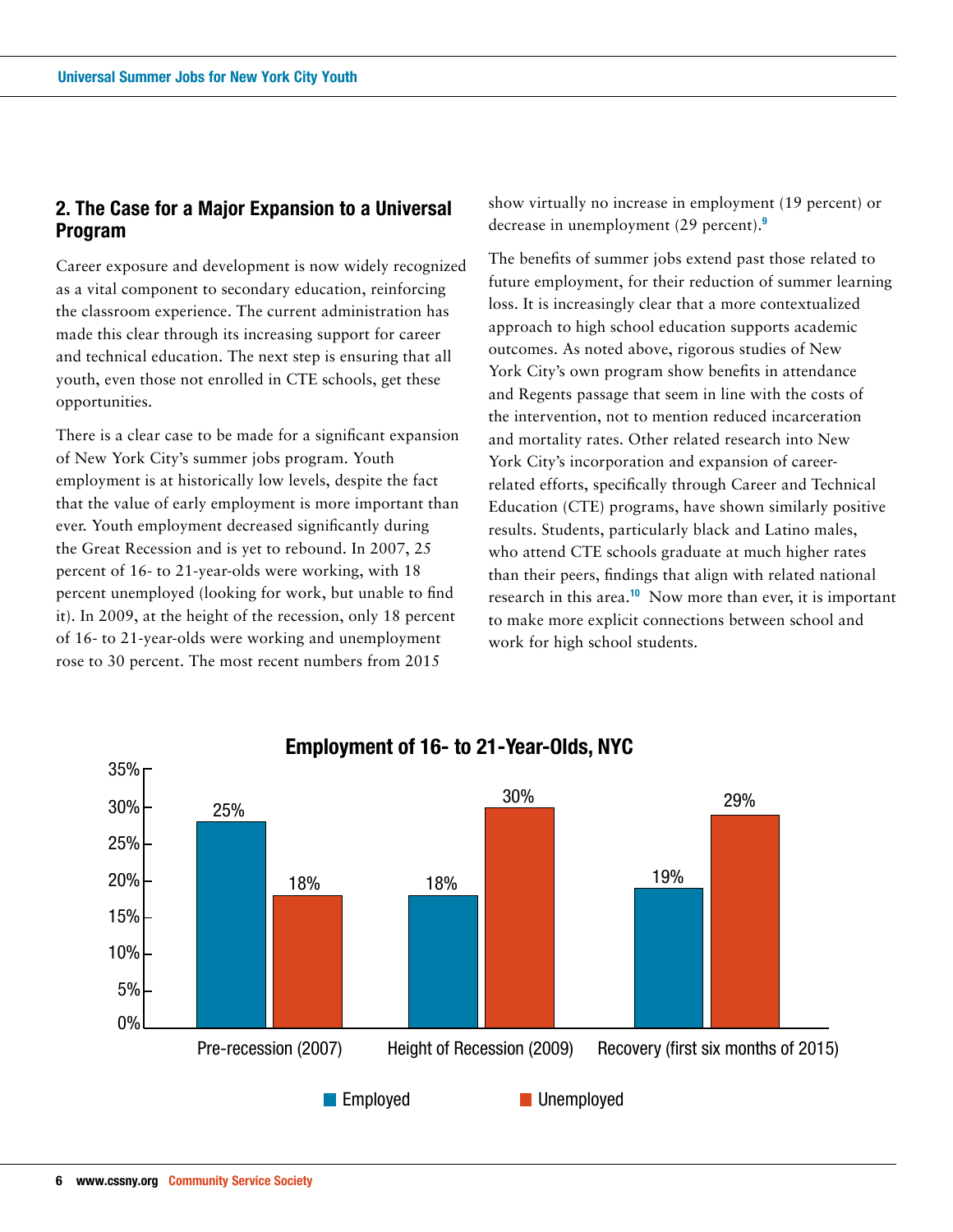From a parent and caretaker perspective, there are also clear benefits to ensuring a free, formative career development opportunity for all high school students. Summer jobs provide families with a sense of security about the child's summer activities, and offer young people exposure to the world of work, skill development, and education in an area often not touched by schools. Youth gain valuable new social connections, not to mention (hard-earned) spending money and experience with a bank account.

# **How to improve NYC's summer jobs beyond a simple expansion of the current SYEP: What a universal summer program for all high schoolers might look like**

For the city's summer jobs program to truly improve, it needs to remove itself from its current cycle of underinvestment and uncertainty. Key steps to improving the program include:

**• Make it universal.** The The ideal model for the city's summer jobs program would be to make it universally available, but not mandatory, to all high school students in New York City. Every high school student would gain from the chance to connect each academic year with career exposure and job experience, which would align with national efforts to demonstrate greater relevancy within secondary education.**<sup>11</sup>** And every family would benefit from having the option of a summer job—a safe, positive, and formative experience—for their high school aged children.

Those who do not want to participate in the program would not be required to do so. Although the program would be universally offered, there would be participant self-selection by those who are in greatest need of a subsidized summer job**—**young people who can find jobs on their own or have other

summer options (camp, travel, study, etc.) would opt not to participate. Those who cannot otherwise find jobs, or do not have other strong summer options, such as enrichment, travel, camp, etc., would be the most likely to sign up.

The universality of the program could also be a strong way to connect young people who otherwise might not come into contact with one another, and who are looking for an experience to meet young people outside of their communities, in a constructive setting. The issue of New York City's school segregation has gained attention, and a universal summer program might provide an opportunity to create diverse environments through a simpler means, such as schools sharing job settings, than school-specific admissions reform. Similarly, the universal eligibility might diminish any potential stigma associated with participating in a public program.

By offering to extend the high school year through summer for every young person who chooses it, New York City would be breaking new ground in creating a year-round high school experience. No major locality has conducted such an effort to ensure that young people in their crucial high school years are being offered such a diverse and substantial level of preparation.

**• Connect to the in-school experience.** The current SYEP is administered by the NYC Department of Youth and Community Development (DYCD), and contracted directly to community-based organization (CBO) providers, with little to no connection to schools, nor to each young person's year-round experience. A student could be attending a CTE school that focuses on environmental issues, and there might be a CBO administering SYEP that offers jobs in parks, but unless that student happened to apply for SYEP through that provider and win the SYEP lottery, the connection would not occur. A redesigned SYEP could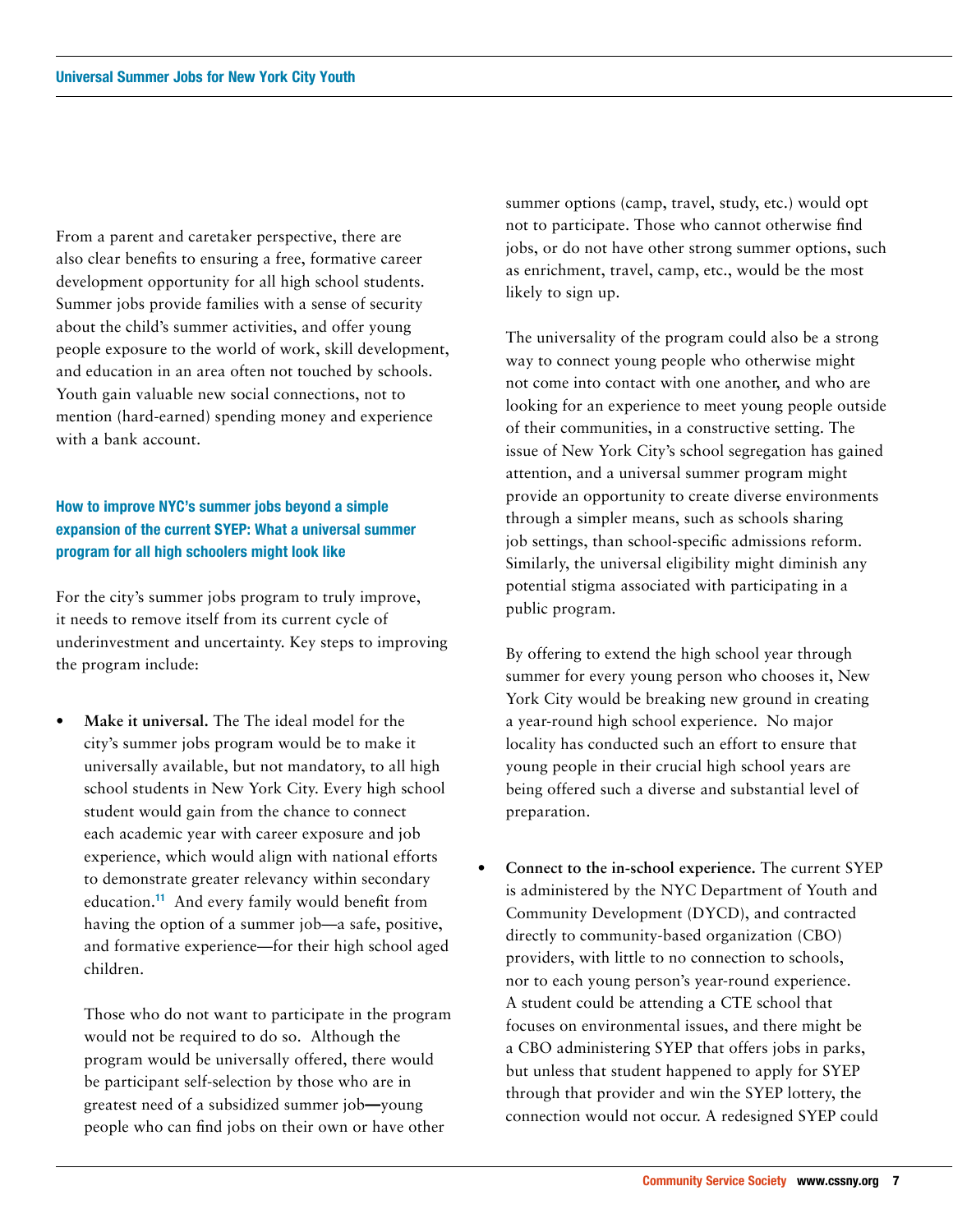have students work with school guidance counselors or other staff to make appropriate selections from available job opportunities, offering the chance to align their year-round studies with their summer jobs. In this sense, rebranding SYEP as the Summer Internship Program would symbolize its newly formative value in every student's broader year-round education.

- **• Incorporate a service corps model to part of the program.** One potential aspect to develop as part of the program would be that of the public service corps. Popular programs such as YouthBuild and Green City Force organize youth in teams to work on publicly visible projects to rebuild and enhance community infrastructure. The universal summer jobs program might offer a chance to not only use young people's valuable energy on public projects, but to offer a strong public image of their talents and abilities.
- **• Provide seven more weeks of school programming.**  The NYC Summer Internship Program might best be thought of as an optional additional seven-week program available to all high school students. Just as SYEP does now, the program would begin the first week of July, giving students a short break between the end of the school year and the beginning of their internship. This would also provide a 3–4 week break between the end of the program and the start of school in the fall.

## **A more targeted age range**

The current SYEP offers job placements to any NYC youth between ages of 14 through 24; however, the program was traditionally only offered to ages 14–21 until 2009, when federal ARRA funds required broader age range for all youth programming receiving those dollars. It is widely believed that SYEP is not the most appropriate program option for older youth, ages 22 through 24. A universal program connected to the high schools would be available

to anyone as they completed each year of school, ages 14 through 21, but largely serving those ages 14 through 18 (students are not eligible to be enrolled in high school after the year in which they turn 21).

Targeting the new program to high school aged youth would allow for a new programmatic focus, as well as specific tracks for youth at different stages of their development. The program could consist of four distinct, sequential experiences:

- **1. After 9th grade**: for the youngest participants, those just finishing their first year of high school, the program might focus on exposure and experience with some of the basics of the workplace environment, such as being managed, working in teams, and showing up on time. Significant research by the NYC DOE has shown that progression from 9th to 10th grade is a key inflection point in determining high school graduation.**<sup>12</sup>** Keeping this in mind, the 9th grade program track could incorporate school-based work, in addition to any required summer school, for those in need of the credits that would allow them to begin 10th grade with the total number (11) that make them far more likely to graduate.
- **2. After the 10th grade**: students completing their sophomore year of high school might participate in more formal job placements in an industry in which they express an interest. Students interested in business might be placed in a retail or administrative job, while those curious about education or social service careers might be steered toward summer camps. An educational component of the program could include planning for the college application process.
- **3. After the 11th grade**: students could build off their experiences the previous year, allowing them to be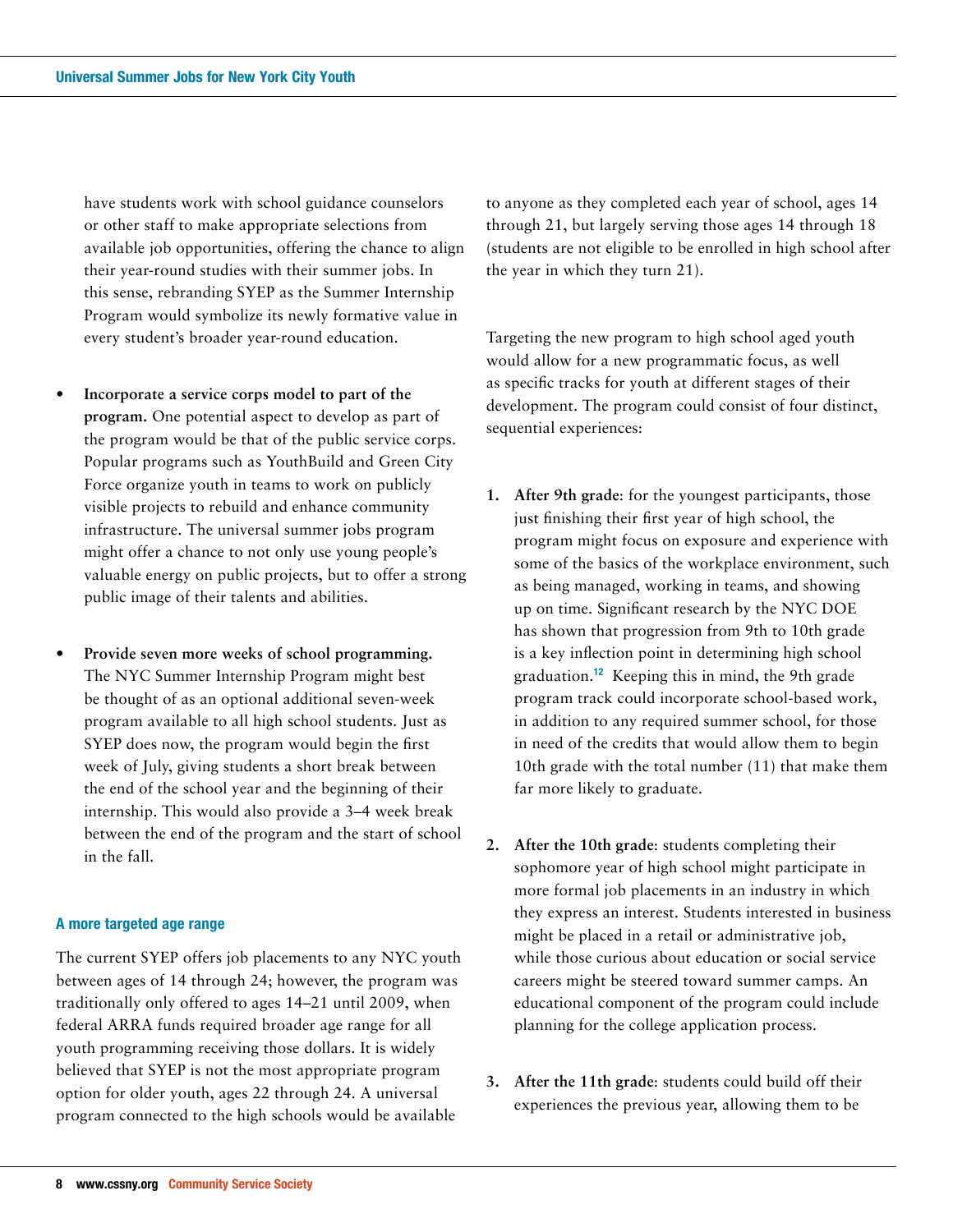"promoted" into positions with greater responsibility in the same or another sector, if they choose to explore a different field. The educational component of the program at this stage could focus on college and financial aid application preparation.

**4. After the 12th grade**: students could, where appropriate, find work related to their college courses of study or other post-secondary plans. The educational component of the program could consist of assisting students with administrative and other preparation necessary before beginning college in the Fall.

Given that a not insignificant number of young people outside of high school age—about 15 percent (nearly 8,000) of participants are between ages 20 and 24—do participate in the current SYEP,**<sup>13</sup>** the city might want to offer a set (perhaps 10,000) of traditional SYEP slots in a set-aside program for 19–21 (or 24) year olds. But rather than being in a program traditionally designed for students who are in high school, this program could consist of a more standard transitional jobs initiative, with the desired goal of placement into a full-time job.

## **3. Challenges and Opportunities**

## **a. Cost**

Calculating the potential cost of this proposal is difficult, in that it requires estimating the demand for participation. This year, about 110,000 young people between the ages of 14 through 24 applied for 55,000 SYEP slots. The 110,000 applicants comprise a little less than 10 percent of all 14- to 24-year-olds in New York City, who are currently eligible to participate. This proposal would restrict eligibility parameters to the approximately 380,000 youth in all high schools. The current SYEP take-up rate for high school age students is somewhat higher—closer to 12 percent of all those eligible. And given that many young people may be currently dissuaded from applying for SYEP due to the

low likelihood of getting a job, or the other previously discussed program shortcomings, we would expect a much higher demand for a new, improved, universal program. We estimate that the city would need to create approximately 100,000 jobs—a take-up rate of about 25 percent of the 380,000 total high school students, or just more than 2.5 times the number of high school age youth who currently apply.

In addition, so as not to eliminate summer jobs programming for the limited numbers of older youth that do gain value from SYEP, we estimate that the city should retain a version of the existing SYEP program for older, out-of-school youth ages 19–24, serving 10,000 youth, approximately the same number in that age group that currently participate in the program.

In 2014, the cost of the program per participant was approximately \$1,400. But this figure includes the recently diluted program parameters, which have cut the program from 30 to 25 hours per week, and from seven to six weeks. In addition, the current SYEP only gives CBO service providers \$350 per youth to find the job site, make the placement, monitor the placement, and conduct the weekly educational program. This amount pales in comparison to most employment programs. The program enhancements suggested here—such as better service diversity, and connection to schools—would require more work on the part of providers, and better compensation for those efforts, even as they allow for a range of greater administrative efficiencies. Restoring the program to 30 hours per week over seven weeks, and giving providers \$500 per participant, would require a per capita cost of closer to \$2,200.**<sup>14</sup>** For 110,000 participants, this amounts to \$242 million per year. When compared to the approximately \$79 million that was raised for SYEP in 2015, this would leave a new funding gap of \$163 million.

A funding gap of \$163 million would represent a significant new investment. But that figure would be considerably less than the \$300 million raised for the recent establishment of universal pre-kindergarten education, and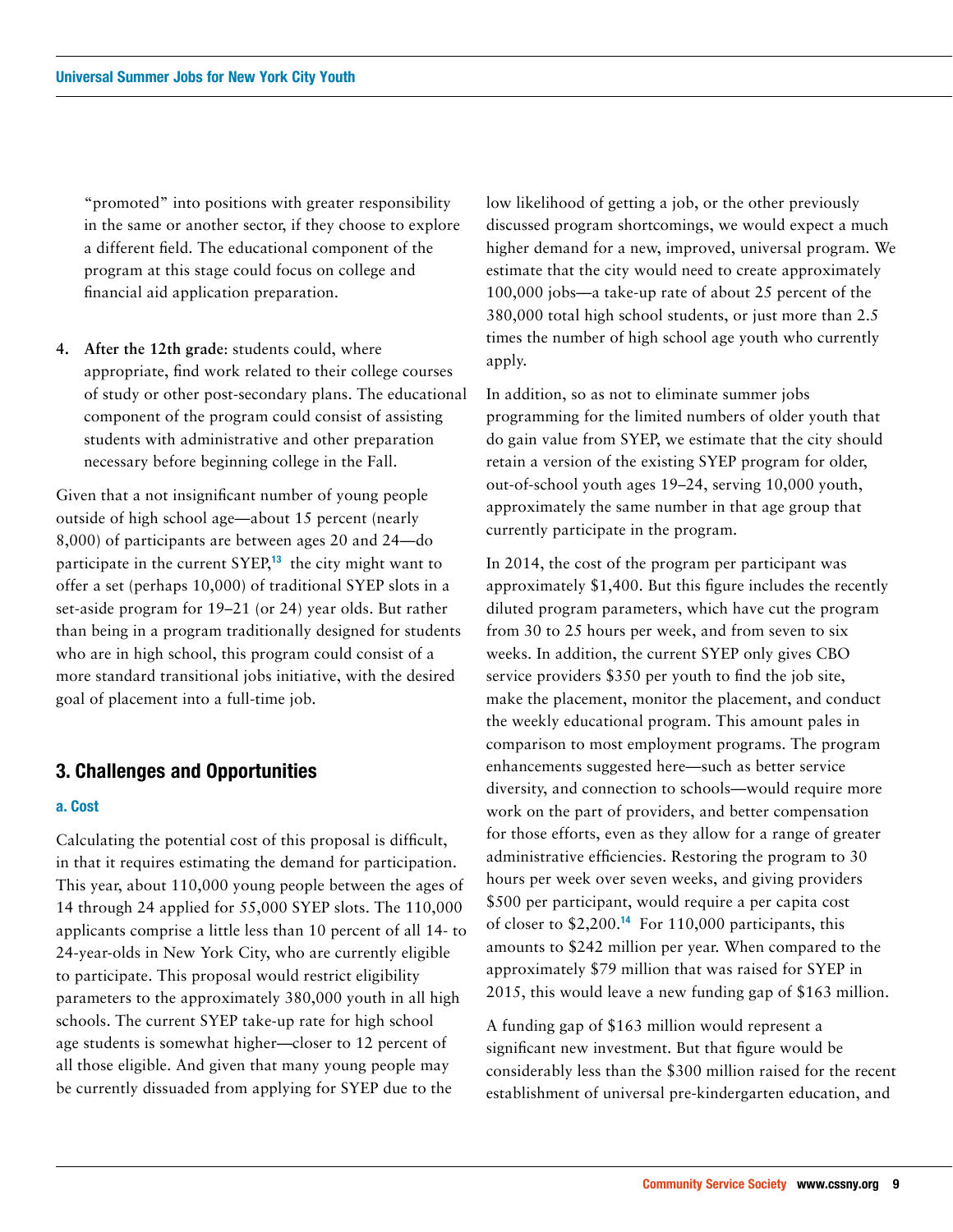less than the approximately \$200 million recently added to expand access to afterschool programming for middle schoolers. And this investment would radically shift the New York City high school experience, by expanding it for seven additional weeks in the summer. In this sense, it would be similar to increasing the time spent in high school by 15 percent. At \$2,200 per capita, the total cost of the program would be less than a 15 percent increase in what the NYCDOE currently spends per student (approximately \$18,000), while providing a completely new aspect to current high school programming, without the scale benefit of simply expanding existing school activities. And if the initiative does lead to gains in employment or collegegoing, it might pay for itself through the increased future tax revenues of participants. Regardless, it is easy to see how the opportunity to translate and build upon one's school year experiences in a workplace setting might have a range of possible benefits for students, not to mention their families, and the local economy.

## **b. Finding jobs and scaling up**

Other challenges to implementing this proposal would stem from expanding the current SYEP to a much larger program, connected to schools, for all high school students. This would require the city to revise and/or expand current SYEP contracts with CBO providers, develop mechanisms for school-level integration, give CBO providers the time and support to identify enough job opportunities for the doubling of program slots, and have specific city government staff or contractors tasked with coordinating these and other changes.

## **How to pilot this proposal: select a limited number of high schools (10-20) for full implementation**

One way to pilot the program would be to select a certain number of high schools for full implementation. Every student, in every grade level, would receive the offer of a guaranteed summer job. This would allow the city to examine implementation across all grades/service levels. Schools could be selected by various measures of need, or schools and CBOs could apply to be part of the demonstration. A group of matching comparison schools could be selected for research and evaluation purposes.

**Every student, in every grade level, would receive the offer of a guaranteed paid summer job.**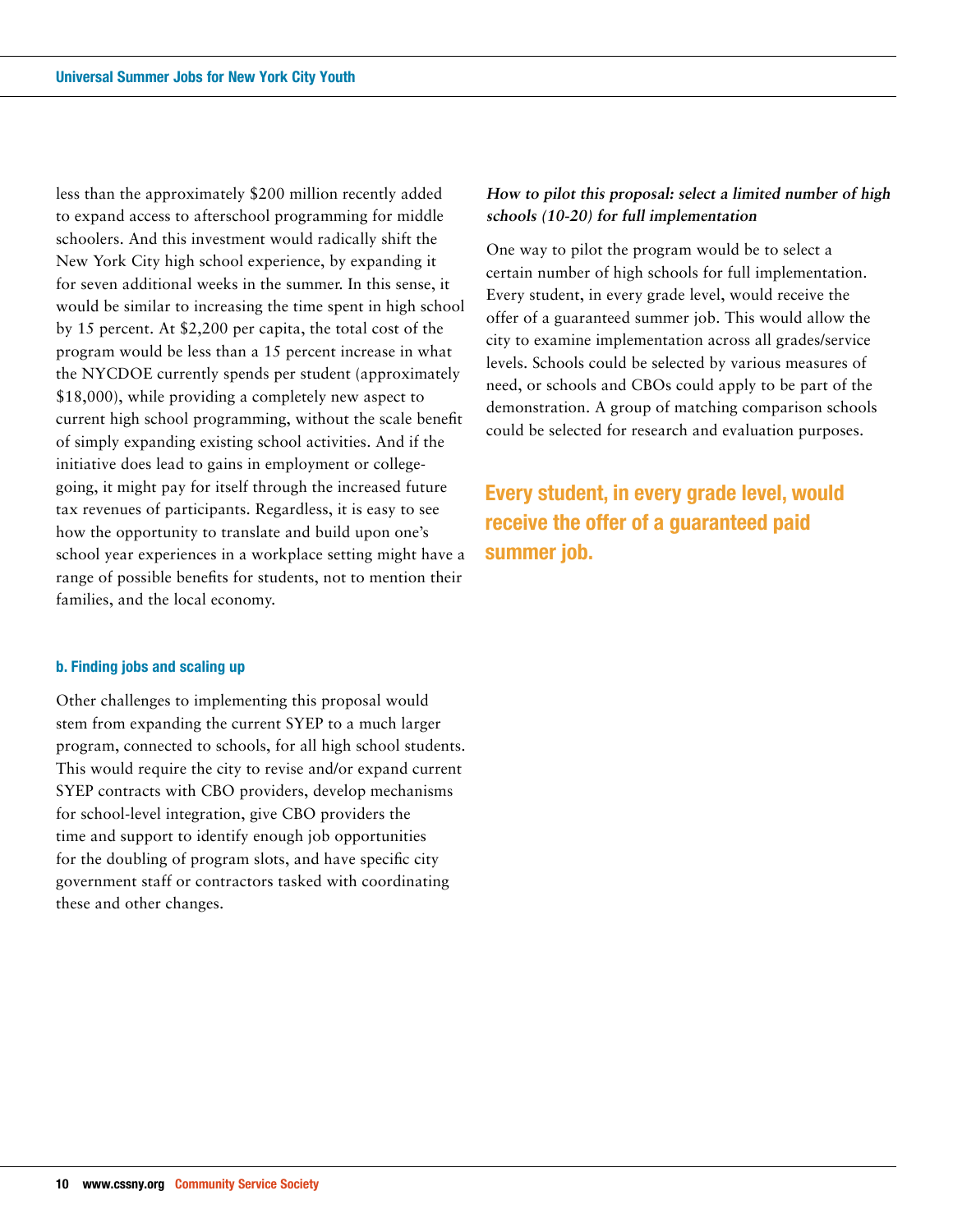## **Conclusion: The Time is Now**

New York City students and families would see a range of benefits from such an initiative. Research supports the effort as a way to boost academic performance, and students would clearly gain in other ways from the chance to learn and earn in a supported professional setting during the summer.

But most importantly, New York City parents and families, many of whom are at a loss for how to provide meaningful summer opportunities for their teenage children, would also stand to gain. The current administration has created important universal programs for young children (universal pre-K) and younger youth (middle school afterschool expansion). Offering a universal summer jobs program would extend these efforts to the older youth population.

In the 2015 edition of our annual Unheard Third survey, CSS conducted rigorous, representative polling, asking New Yorkers:

"How important do you think it is for New York to devote more state and city tax revenues to expanding the summer jobs program so that every New York City high school student who wants a summer job could have one?"

**88 percent of New Yorkers said they believed it was important**, with a strong majority claiming it was a very important use of tax revenues (68 percent "Very Important, 20 percent "Important"). The intensity of these preferences were consistent across a range of demographic categories.

We echo the voices of New Yorkers as we call for the city to develop and implement the NYC Summer Internship Program.

**How important do you think it is for New York to devote more state and city tax revenues to expanding the summer jobs program so that every New York City high school student who wants a summer job could have one?** Q:

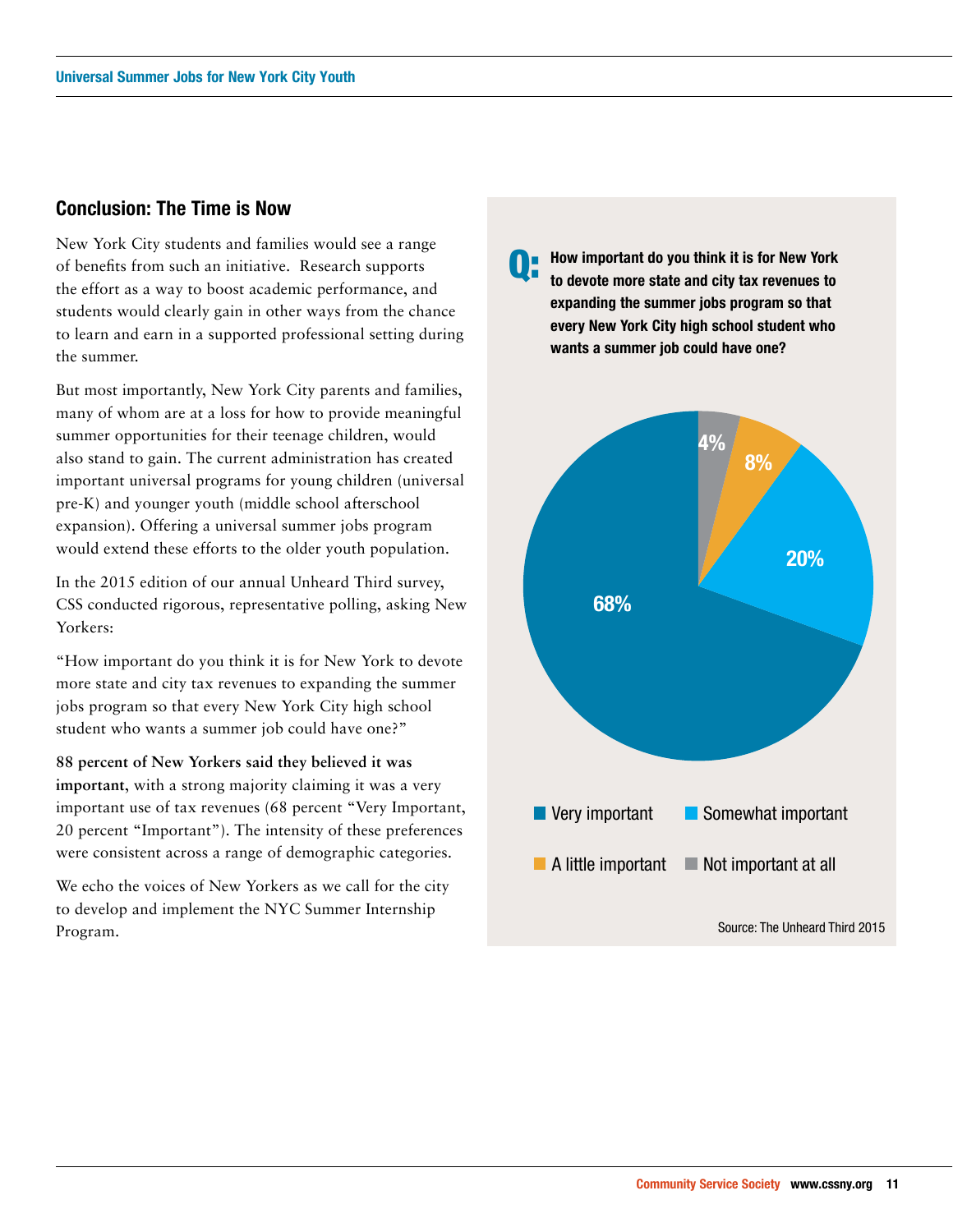# **NOTES**

1. Lazar Treschan and Apurva Mehrotra, "Challenging Traditional Expectations: How New York City's Career and Technical Education High Schools are Helping Students Graduate." Community Service Society of New York, February 2014. http://www.cssny.org/publications/entry/challengingtraditional-expectations

2. Lisa Colangelo and Ben Chapman, "City-funded summer jobs for kids surged in 2015", Daily News, August 31, 2015. http:// www.nydailynews.com/new-york/exclusive-summer-jobs-city-kidssurged-2015-article-1.2342363

3. Leos-Urbel, J. (2014) What is a summer job worth? The impact of summer youth employment on academic outcomes. Journal of Policy Analysis and Management, 33(4), 891-911. Schwartz et al. (2014) Making Summer Matter: The Impact of Youth Employment on Academic Performance. Working Paper #03-14. New York University Institute for Education and Social Policy.

4. Painter, M. (2010). Get a job and keep it! High school employment and adult wealth accumulation. Research in Social Stratification and Mobility, 28. Heckman, J. (2000). Policies to foster human capital. Research in Economics, 54(1), 3-56. Sum, A., Trubsky, M. & McHugh, W. (2013). The summer employment experiences and the personal/social behaviors of youth violence prevention employment program participants and those of a comparison group. Boston, MA: Center for Labor Market Studies Northeastern University. Rothstein, D. (2007) High school employment and youths' academic achievement. The Journal of Human Resources, 42(1). Walker, G., and Vilella-Velez, F. (1992). Anatomy of a demonstration: The Summer Training and Education Program (STEP) from pilot through replication and postprogram impacts. Philadelphia, PA: Public/Private Ventures.

5. Leos-Urbel, J. (2014) and Schwartz et al. (2014).

6. NYC Department of Education, Annual Enrollment Snapshots, schools.nyc.gov/accountability/data

7. The City received over 130,000 applications for SYEP, but since the lottery determining acceptance is run multiple times (due to program funding uncertainty) the number of unique applicants is closer to 110,000.

8. Schwartz et al. (2014)

9. CSS analysis of monthly data from the Current Population Survey, conducted by the United State Census Bureau.

10. Treschan and Mehrotra, "Challenging Traditional Expectations."

11. http://www.ed.gov/news/press-releases/fact-sheet-redesigningamericas-high-schools

12. http://schools.nyc.gov/NR/rdonlyres/B5EC6D1C-F88A-4610- 8F0F-A14D63420115/0/FindingsofOMPG.pdf

13. New York City Department of Youth and Community Development, "The Summer Youth Employment Program Annual Summary." 2014. http://www.nyc.gov/html/dycd/downloads/ pdf/2014\_NYC\_SYEP\_Annual\_Summary.pdf

14. These estimates are based on SYEP's use of the current minimum wage, and are complicated by upcoming annual increases in the minimum wage. One possibility to offset these increases is to pay all or some of participants—14 and 15 year olds, who would not be working in formal jobs, would be clear candidates--a weekly program stipend, rather than an hourly wage, as is the case with AmeriCorps and related programs.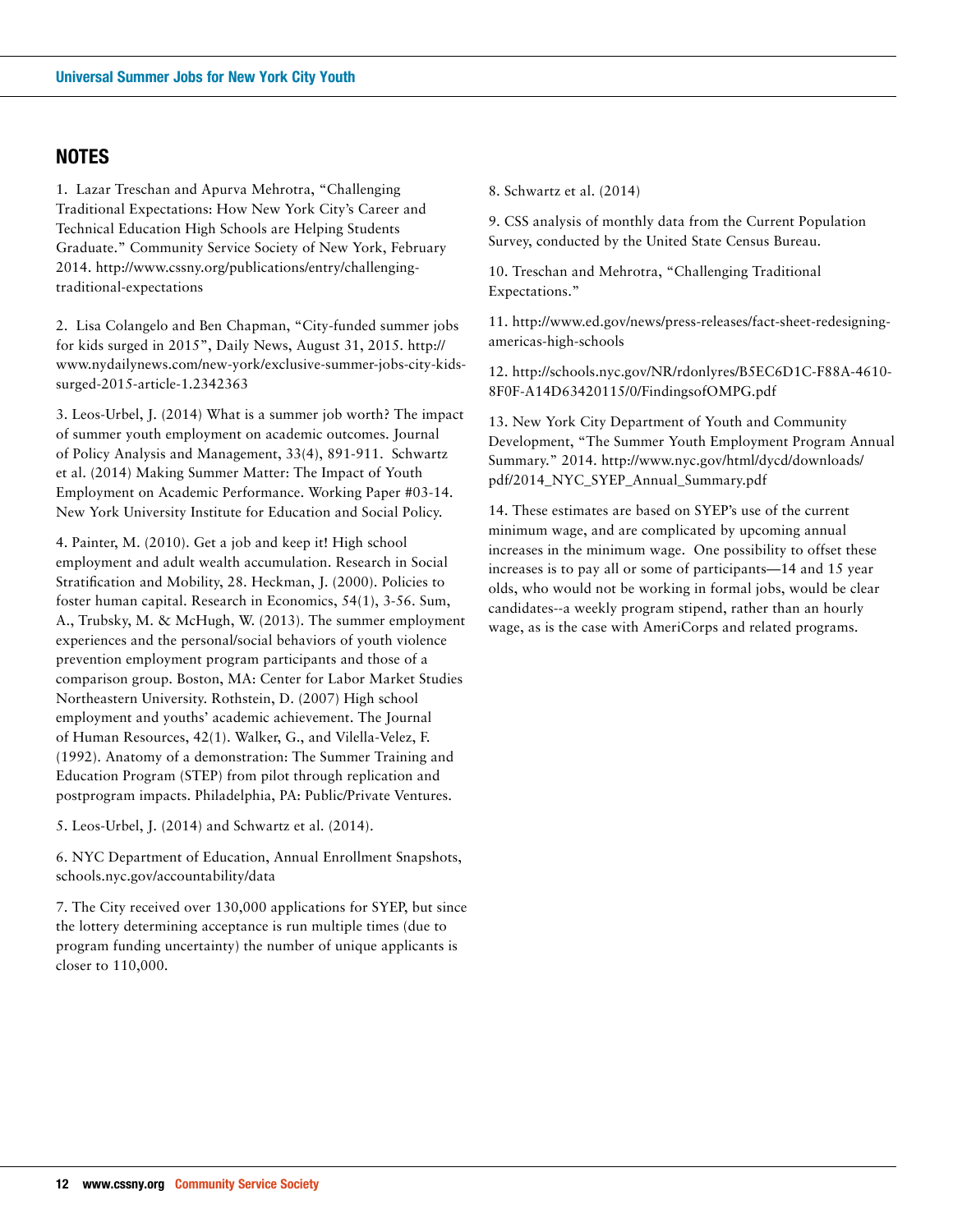## **Acknowledgements**

At CSS, the author would like to thank Nancy Rankin, for her ongoing support and feedback, as well as Alia Winters and Jeff Jones, for their excellent editorial and production work.

The Campaign for Summer Jobs, led by Neighborhood Family Services Coalition and United Neighborhood Houses, have also been invaluable partners in this effort.

# Community Service Society of New York

**David R. Jones** President and Chief Executive Officer

**Steven L. Krause** Executive Vice President and Chief Operating **Officer** 

#### **BOARD OF TRUSTEES, 2015–2016**

Joseph R. Harbert, Ph.D. Chairperson

Deborah M. Sale Vice Chairperson

Ralph da Costa Nunez **Treasurer** 

Steven Brown **Secretary** 

Terry Agriss Judy Chambers Sylvia E. DiPietro, Esq. Florence H. Frucher Eric Gioia, Esq. Hon. Betsy Gotbaum Nicholas A. Gravante, Jr., Esq. Joseph J. Haslip Michael Horodniceanu, Ph.D. Magda Jimenez Train, Esq. Micah C. Lasher Hon. Kelly O'Neill Levy, Esq. Mark E. Lieberman Leisle Lin Rosalie Margolis Riche T. McKnight, Esq. Joyce L. Miller Geoffrey Newman Carol L. O'Neale Regan Kelley Orillac David Pollak Margarita Rosa, Esq. Hon. Carol Sherman, Esq. Marla Eisland Sprie, Esq. Ken Sunshine Barbara Nevins Taylor Phyllis Taylor Jeffery J. Weaver Jerry Webman Abby Wenzel, Esq. Mark A. Willis

#### **HONORARY LIFE TRUSTEES**

Stephen R. Aiello, Ph.D. David N. Dinkins Marian S. Heiskell Douglas Williams